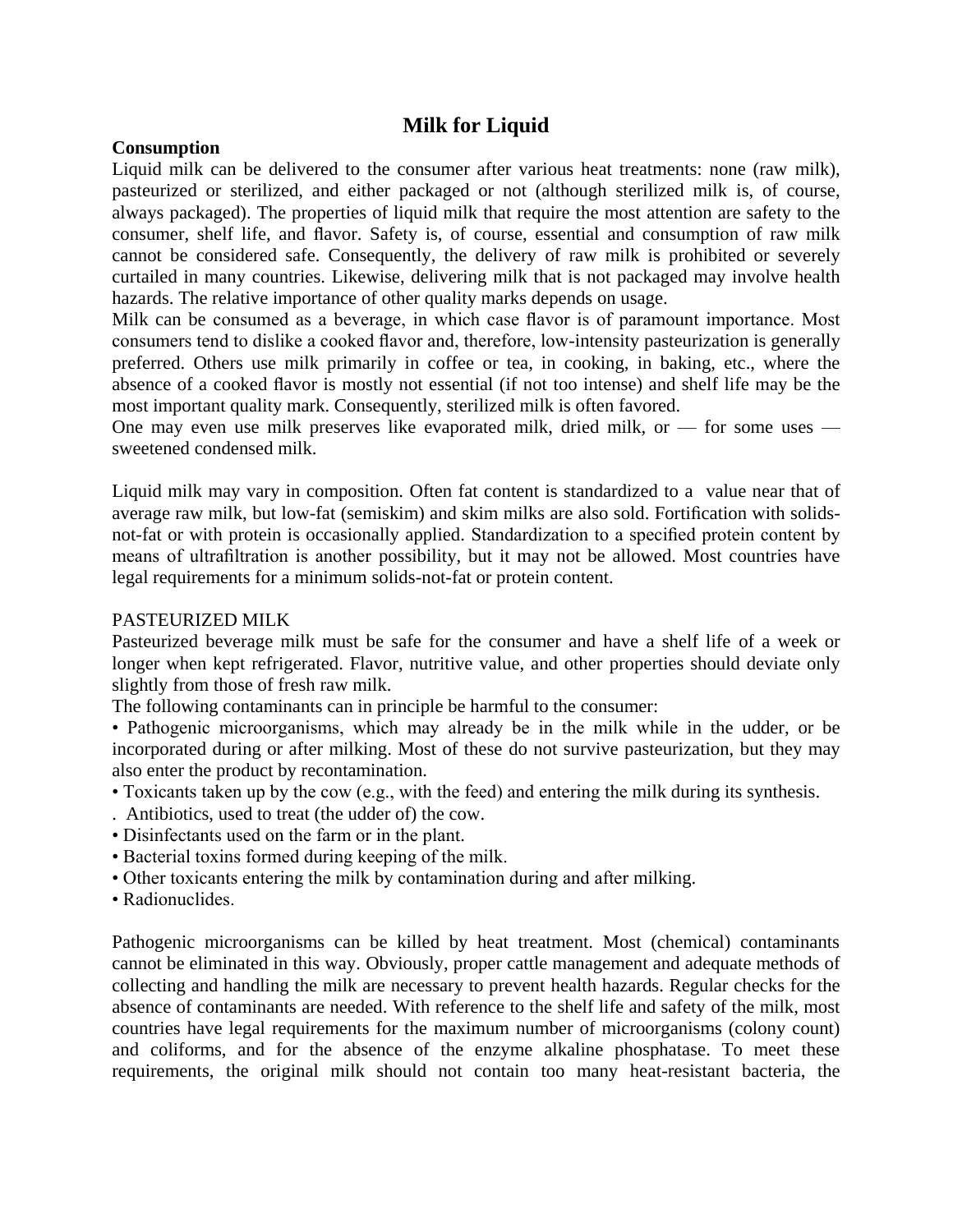pasteurization step should be checked (recording thermometer and flow diversion valve), and contamination of pasteurized milk with microorganisms (or with raw milk) should be minimized. A cream layer is less desirable, especially when nontransparent packaging material is used. It can be prevented by homogenization, which implies that the pasteurizing intensity should be adapted to avoid lipolysis. The more intense the heat treatment, the more the flavor of the milk will differ from that of raw milk.

### **RECONSTITUTED MILKS**

In several regions, there is a shortage of fresh (cows') milk. As an alternative, milk powder can be used to make a variety of liquid milk products. Some common types are the following:

*Reconstituted milk:* It is simply made by dissolving whole milk powder in water to obtain a liquid that is similar in composition to whole milk. Likewise, reconstituted skim milk can be made.

*Recombined milk:* It is made by dissolving skim milk powder in water, generally at 40 to 50<sup>o</sup>C, then adding liquid milk fat (preferably anhydrous milk fat of good quality; Subsection 18.5.1), making a coarse emulsion by vigorous stirring or with a static mixer, and then homogenizing the liquid. This product is similar to homogenized whole milk, except that it lacks most of the material of the natural fat globule membrane, such as phospholipids.

Other recombined milk products are made for recombined evaporated milk.

*Filled milk:* It is like recombined milk, except that instead of milk fat, a vegetable oil is used to provide the desired fat content.

*Toned milk:* It is a mixture of buffaloes' milk and reconstituted skim milk. The high fat content of buffaloes' milk (e.g., 7.5%) is thereby toned down.

#### **Cream Products**

Cream is sold in many varieties. The fat content may range from 10% (half-and half) to 48% (double cream). Although used for several purposes, it is primarily something of a luxury and, therefore, an excellent flavor is of paramount importance. Because of the high fat content, any off-flavor of the fat becomes concentrated. For instance, milk with a fat acidity of 1 mmol per 100 g fat will not be perceived to have a soapy, rancid flavor by most people, but a whipping cream made from it will definitely taste rancid. Therefore, the milk should be impeccable with regard to lipolysis and fat oxidation.

Sometimes anhydrous milk fat is used in cream products and recombination is applied. Such a fat may have an oxidation flavor, and even if impeccable in this respect, the taste of the product may be somewhat less rich because of the absence of components from the milk-fat-globule membrane. Besides plain cream, some derived products are made, such as sour cream and ice cream.

#### **WHIPPING CREAM**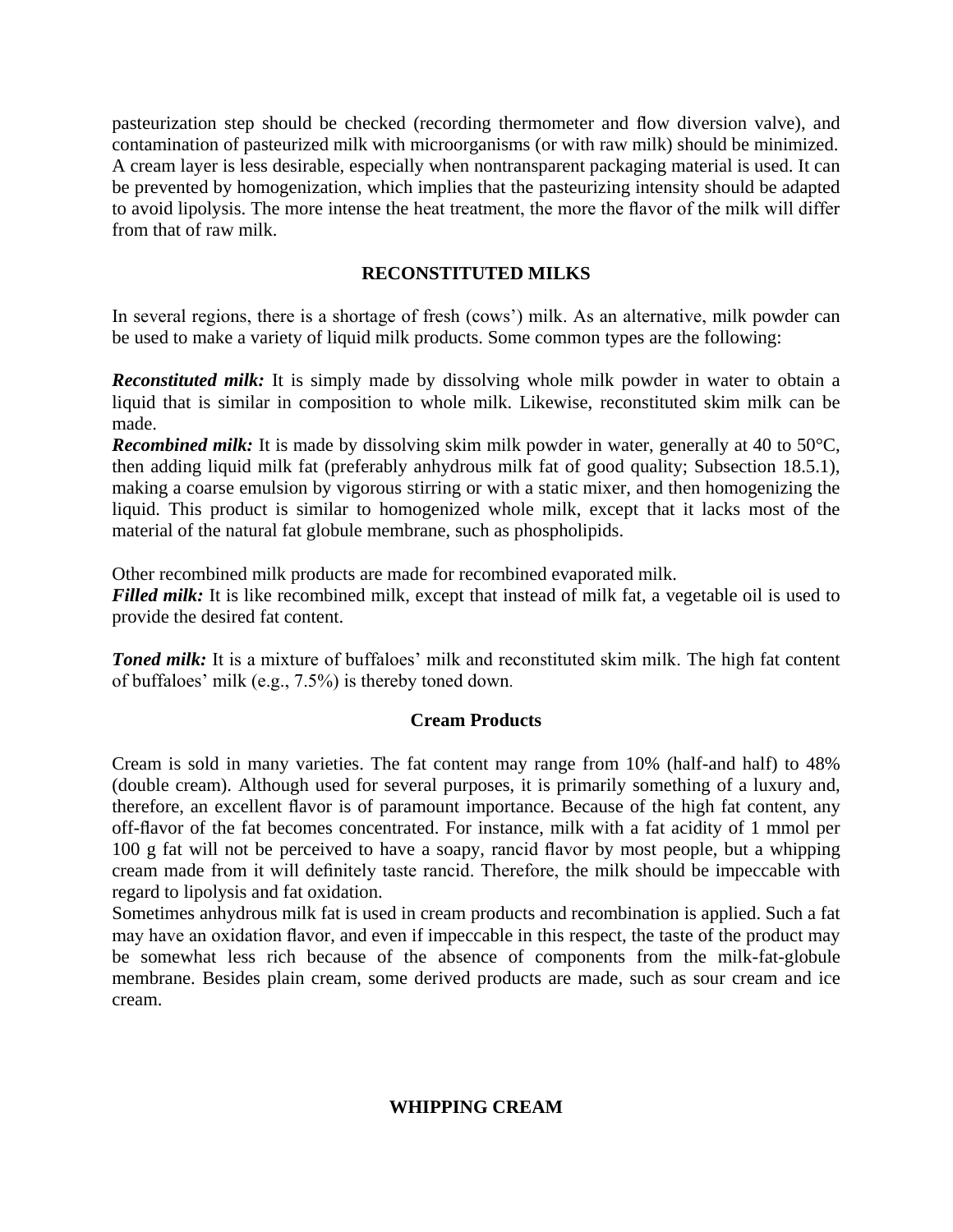This involves cream of, say, 35% fat. It is primarily designed to be beaten into a foam, often with sugar added. It is mostly available as a pasteurized product in small bottles, plastic cups, or large cans. It is also sold as in-can sterilized cream.

## **DESIRABLE PROPERTIES**

The most important specific requirements are:

**1**. *Flavor:* The product is eaten for its flavor, which obviously must be perfect. Rancid and tallowy flavors in the original milk should be rigorously avoided; this requirement is even more essential than for coffee cream.

Not everybody appreciates a sterilization flavor or even a pronounced cooked flavor, and partly because of this, the cream usually is pasteurized.

**2.** *Keeping quality:* Many kinds of spoilage can occur, but it is often desirable to store the cream for a prolonged time. The original milk should contain not more than a few heat-resistant bacteria; above all, Bacillus cereus is a disastrous microorganism in whipping cream (it causes the fat emulsion to become unstable). Nor should growth of psychrotrophs occur in the original milk because they form heat-resistant lipases. To allow for a fairly long shelf life, the pasteurized cream should be packaged under strictly hygienic or even aseptic conditions. Recontamination by bacteria often raises complaints. Therefore, whipping cream is sometimes heated by in-can or in-bottle pasteurization.

Contamination by even minute amounts of copper causes autoxidation and hence off-flavor. Some coalescence of the fat globules during processing can readily lead to cream-plug formation during storage. The presence of a cream plug implies that the product can hardly be removed from the bottle; moreover, the cream will readily churn rather than whip during the beating in of air.

**3.** *Whippability***:** In a few minutes the cream should easily whip up to form a firm and homogeneous product, containing 50 to 60%  $(v/v)$  of air, corresponding to 100 to 150% overrun (the overrun is the percentage increase in volume due to gas inclusion).

**4.** *Stability after whipping***:** The whipped cream should be firm enough to retain its shape, remain stable during deformation (as in cake decoration), not exhibit coarsening of air cells, and show negligible leakage of liquid.

## **ICE CREAM**

There are numerous types of edible ice, essentially mixtures of water, sugar, flavor substances, and other components, which are partly frozen and beaten to form a rigid foam. In most types, milk or cream is an important ingredient. Nowadays, a part of the milk solids not-fat is often substituted by whey constituents to lower ingredient costs. In some countries, the milk fat is often substituted by vegetable fat, for instance, partly hydrogenated palm kernel oil. Dairy ice cream is the product discussed here.

Furthermore, soft serve, ordinary, and hardened ice cream are distinguished. Soft ice is eaten while fresh. It is made on the spot, its temperature is usually -3 to -5<sup>o</sup>C, and, therefore, it still contains a fairly large amount of non frozen water; generally, its fat content and overrun are rather low. Hardened ice cream, usually packaged in small portions and sometimes supplied with an external chocolate coating, is much lower in temperature (say, -25°C). The solution remaining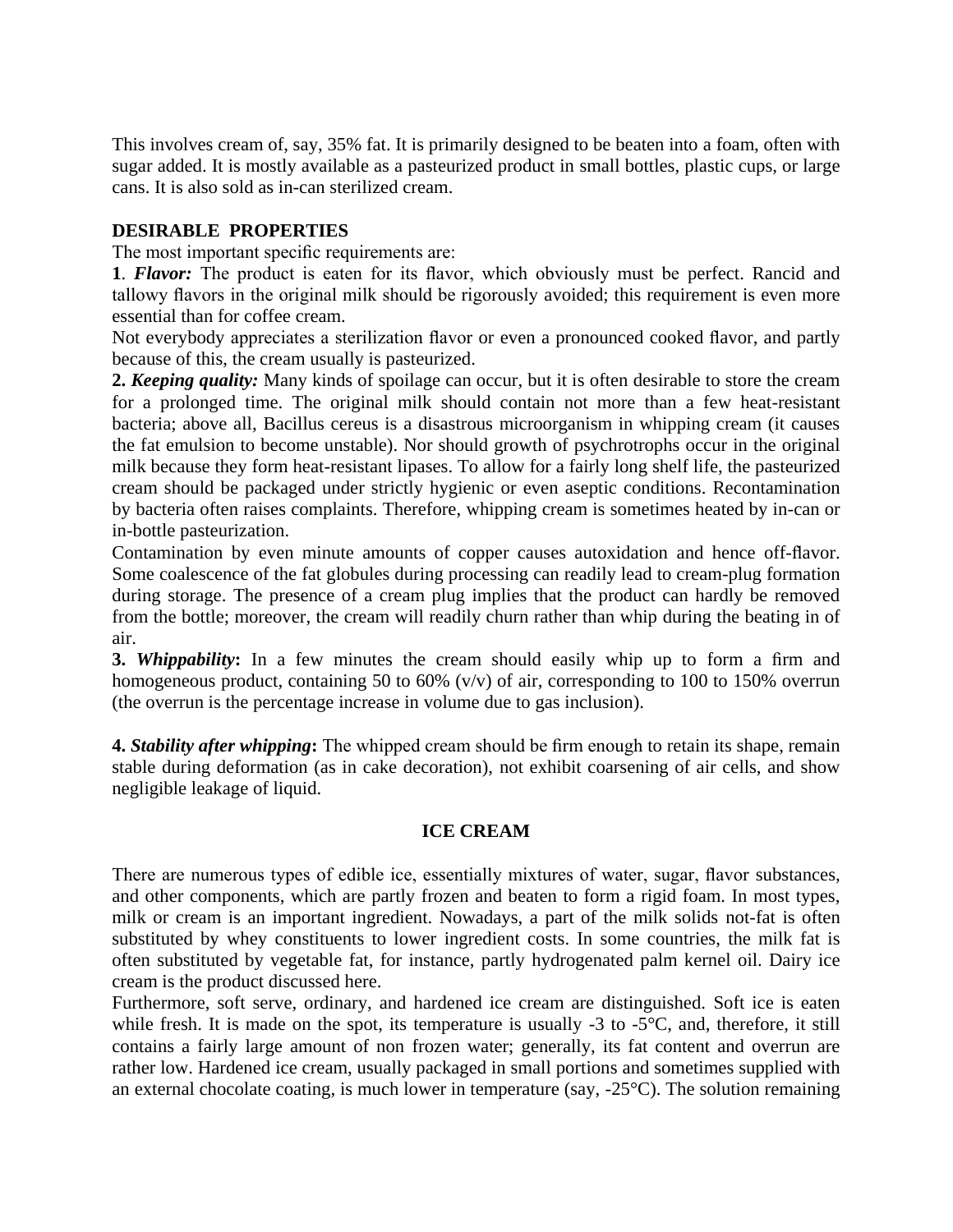is in a glassy state, and it has a shelf life of several months. Ordinary ice cream has a lower temperature than that of soft ice cream (-10 to -15°C), but is not so cold as to be entirely solid; it is stored for a few weeks at the most in cans, from which portions can be ladled out.

Milk or cream of impeccable flavor is needed, especially with respect to rancidity and autoxidation. The latter defect may occur in hardened ice cream because it is stored for long periods, and its water activity is rather low; it contains a great deal of oxygen. Therefore, contamination by copper has to be rigorously avoided.

#### **Butter**

#### **DESCRIPTION**

Butter is generally made from cream by churning and working. It contains a good 80% fat, which is partly crystallized. The churning proceeds most easily at a temperature of around 15 to 20°C. Therefore, butter typically is a product originating from regions having a temperate climate. In addition to accumulated practical experience, a good deal of science has now been incorporated in butter making, enhancing the shelf life and quality of the product and the economy of manufacture.

**Some variants occur:** butter from cultured (soured) or from sweet cream and butter with or without added salt. Formerly, the salt was added as a preservative, but nowadays it is mainly added for the flavor; moreover, souring of the cream inevitably occurred (due to the duration of the gravity creaming), and now it is practiced intentionally. It enhances the keeping quality (although this hardly makes a difference when applying modern technology), and it greatly influences the flavor. The following are the most important specific requirements for the product and its manufacture:

**1. Flavor:** Off-flavors of the fat are to be avoided, especially those caused by lipolysis, but also those due to volatile contaminants. The latter mostly dissolve readily in fat; examples are offflavors caused by feeds such as silage and Allium (onion) species. If the cream is heated too intensely, the butter gets a cooked flavor. Moreover, careful attention has to be paid to the souring (see the following text).

**2. Shelf life:** Spoilage by microorganisms may cause several off-flavors (putrid, volatile acid, yeasty, cheesy, and rancid). In cultured-cream butter, spoilage usually involves molds and yeasts, the pH of the moisture being too low (~4.6) for bacterial growth. Lipolysis causes a soapyrancid

flavor; no lipases formed by psychrotrophs should be present in the milk. Furthermore, autoxidation of the fat can occur, especially at prolonged storage, even at a low temperature (- 20°C), leading to a fatty or even a fishy flavor.

**3. Consistency:** Butter derives its firmness largely from fat crystals that are aggregated into a network. Butter should be sufficiently firm to retain its shape; likewise, oiling off (that is, separation of liquid fat) should not occur. On the other hand, the butter should be sufficiently soft so as to be easily spreadable on bread. The consistency can cause problems, because the firmness and the spreadability depend strongly on the composition of the fat and on the temperature.

**4. Color and homogeneity:** These rarely pose problems.

**5. Yield:** Some fat is lost in the skim milk and in the buttermilk. If the water content is below the legal limit (for example, 16%), this also means a loss of yield.

**6. By-products:** Buttermilk is sometimes desirable, but often it is not, owing to insufficient demand. Sour-cream buttermilk is only applicable as a beverage (or as animal feed), but it keeps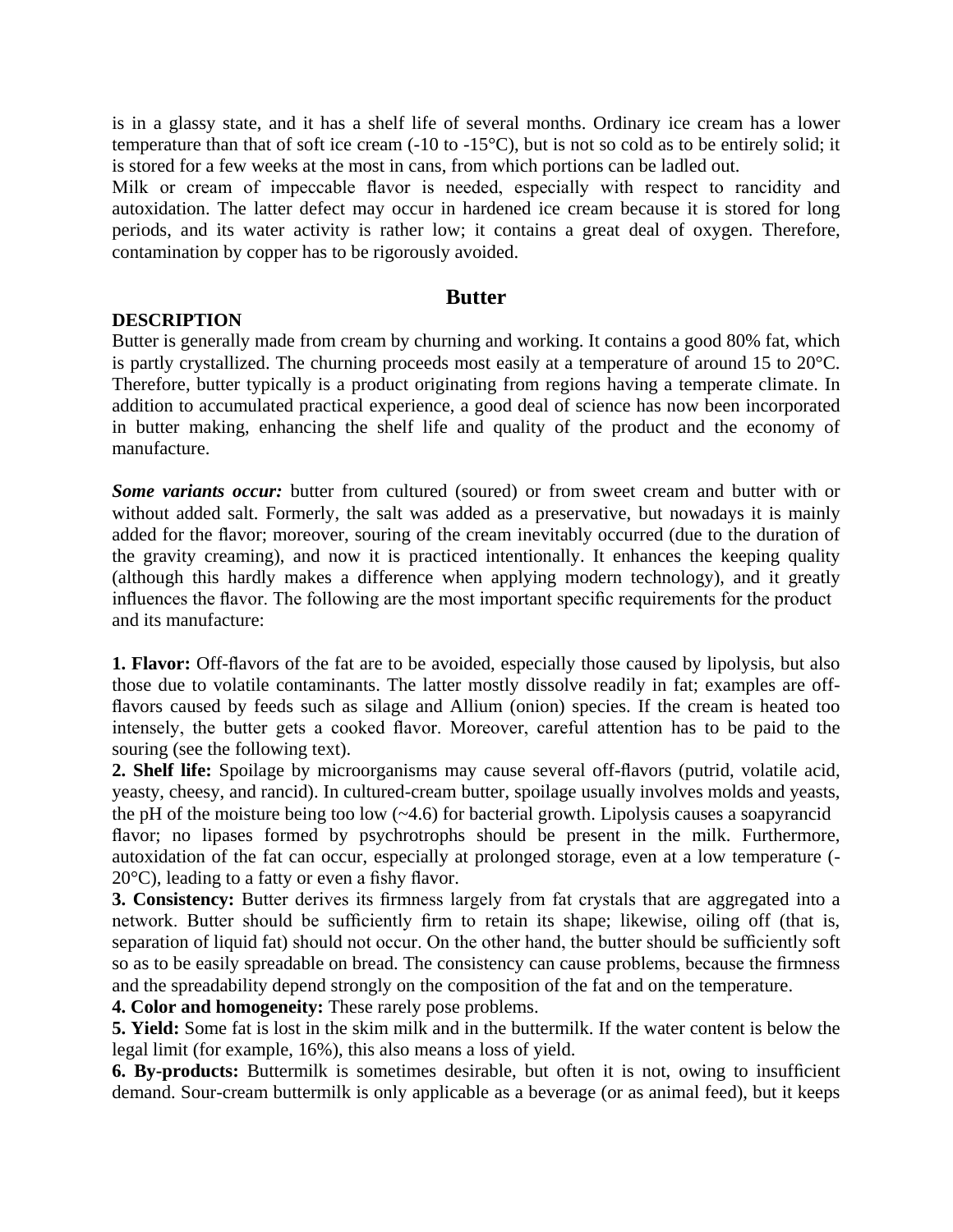poorly due to rapid development of an oxidized flavor . Sweet-cream buttermilk can more readily be incorporated in certain products.

## **Concentrated Milks**

Concentrated milks are liquid milk preserves with a considerably reduced water content. Water is removed by evaporation. Preservation is achieved either by sterilization, leading to a product called evaporated milk, or by creating conditions that do not allow growth of microorganisms. The latter is generally realized by addition of a large quantity of sucrose and exclusion of oxygen. The resulting product is called (sweetened) condensed milk. These products were initially meant for use in (usually tropical) regions where milk was hardly or not available. The milks were packaged in small cans. The contents were often diluted with water before consumption to resemble plain milk. Currently, alternative products are used more often, such as whole milk powder or recombined milk. For the concentrated milks, some alternative forms of use developed, and processing and packaging have been modified. The consumption of sweetened condensed milk has greatly declined.

#### **Evaporated milk**

Evaporated milk is sterilized, concentrated, homogenized milk. The product can be kept without refrigeration and has a long shelf life; it is completely safe for the user. After dilution, flavor and nutritive value of the product are not greatly different from that of fresh milk. A major problem with sterilization is the heat stability; the higher the concentration of the milk, the lower its stability. That is why concentrating cannot be by more than about 2.6 times, which corresponds to a level of about 22% solids-not-fat in the evaporated milk. Currently, bottled evaporated milk is often used in coffee in certain countries. It can be added while cold because a fairly small amount is involved as compared to nonevaporated milk. After the bottle has been opened, the milk can be kept in a refrigerator for up to 10 days because it initially contains no bacteria at all and because contaminating bacteria grow somewhat more slowly owing to the reduced water activity, which is about 0.98.

#### **Sweetened condensed milk**

Sweetened condensed milk is milk that is concentrated by evaporation, to which sucrose is added to form an almost saturated sugar solution, after which it is canned. The high sugar concentration is primarily responsible for the keeping quality of the product and for its fairly long shelf life, even after the can has been opened, although it then will eventually become moldy.

There are compositions of two kinds of sweetened condensed milk.

Sweetened condensed skim milk is also made. The milk is highly concentrated: the mass concentration ratio, Q, ranges from 4.6 to 5, and the increase in concentration relative to water, Q\*, is 7.3 to 8.5. Because of this and the high sugar content, the product is highly viscous, i.e., ηa is approximately 2 Pa·sec, about 1000 times the viscosity of milk. The product is somewhat glassy in appearance because the fat globules show little light scattering as the refractive index of the continuous phase is almost equal to that of fat. The turbidity of the product is largely due to lactose crystals. Most of the lactose crystallizes because of its supersaturation.

# **Milk Powder**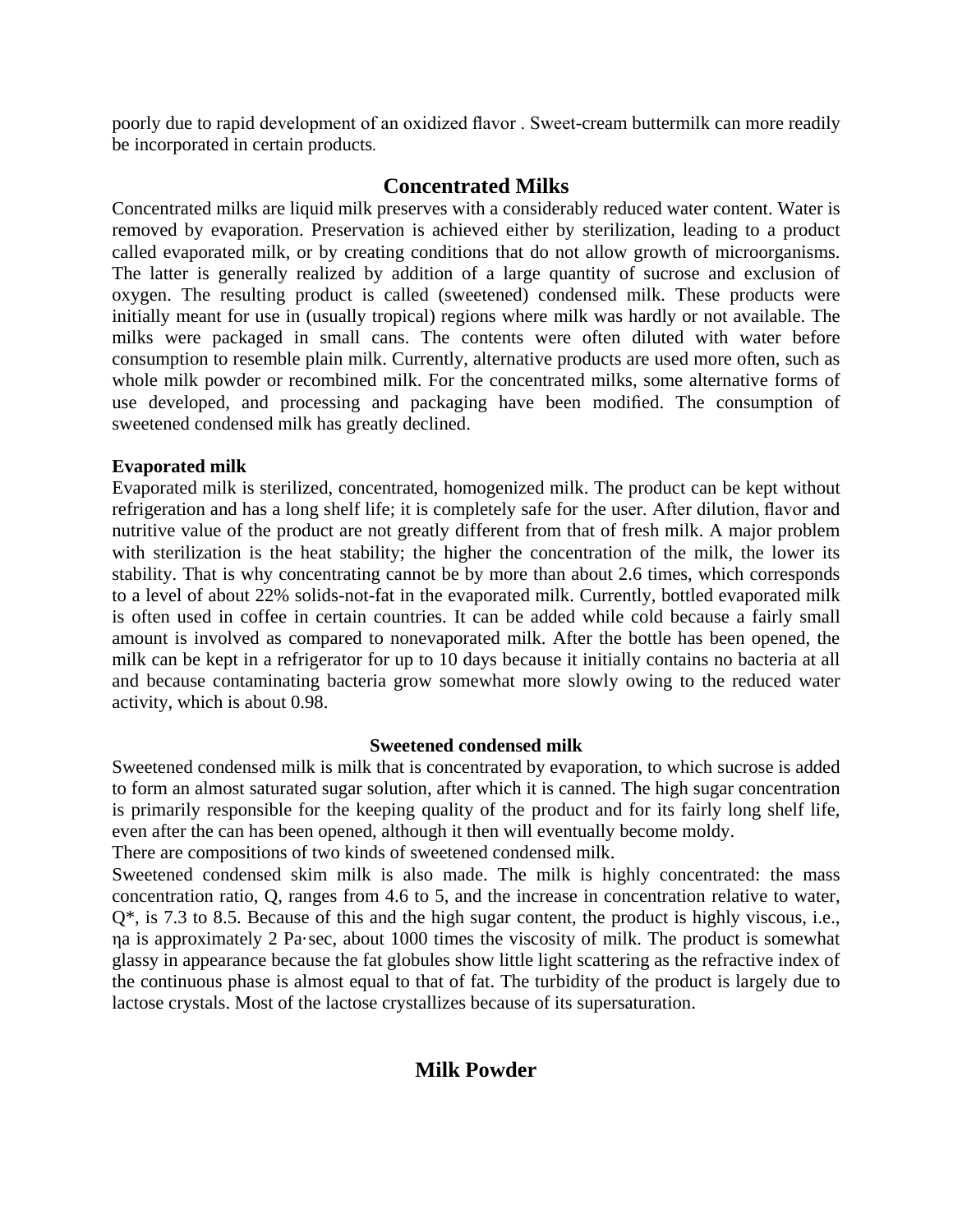This chapter discusses spray-dried powders made from whole milk, skim milk, and, to a lesser extent, whey.

#### *Objectives*

We may distinguish the following objectives:

1. The main purpose of the manufacture of milk powder is to convert the liquid perishable raw material to a product that can be stored without substantial loss of quality, preferably for some years. Decrease in quality mainly concerns formation of gluey and tallowy flavors (due to Maillard reactions and autoxidation, respectively) and decreasing nutritive value (especially decrease in available lysine). If the water content becomes very high and the storage temperature is high, caking (due to lactose crystallization) and enzymic and even microbial deterioration can occur; however, such problems are avoidable.

2. The powder should be easy to handle. It should not dust too much or be overly voluminous. It should be free-flowing, i.e., flow readily from an opening, and not stick to the walls of vessels and machinery. The latter requirement is especially important for powder used in coffee machines, etc.

3. After adding water the powder should be reconstituted completely and readily to a homogeneous mixture, similar in composition to the original product. Complete reconstitution means that no undissolved pieces or flakes are left and that neither butter grains nor oil droplets appear on top of the solution. 'Readily reconstituted' means that during mixing of powder and water no lumps are formed, because these are hard to dissolve. In the ideal situation the powder will disperse rapidly when scattered on cold water; this is called instant powder. Special processing steps are needed to achieve this property. The importance of instant properties closely depends on the kind of application.

4. According to its intended use the reconstituted product should meet specific requirements. If the use is beverage milk, the absence of a cooked flavor is of importance. If the powder is to be used for cheese making, the milk should have good clotting properties. If used to make recombined evaporated milk, satisfactory heat stability is necessary.

## **Hygienic Aspects**

The requirements for the bacteriological quality of milk powder partly depend on its intended use and, in connection with this, also on the manufacturing process. For example, whether the powder is meant for direct consumption or whether it is subjected to a heat treatment after reconstitution (e.g., for recombined milk) is important. The heat treatment during the manufacture of (skim) milk powder, classified as 'low heat', usually is not more intense than the heat treatment during low pasteurization (say, 72<sup>o</sup>C for 20 s); consequently, many bacteria may survive the manufacturing process.

The causes for milk powder to be bacteriologically unacceptable or even unsafe can be of three kinds:

1. In the fresh milk, bacteria are present that are not killed by the heat treatments to which the milk is subjected before and during drying.

2. Conditions during the various process steps until the product is dry do allow growth of some bacterial species.